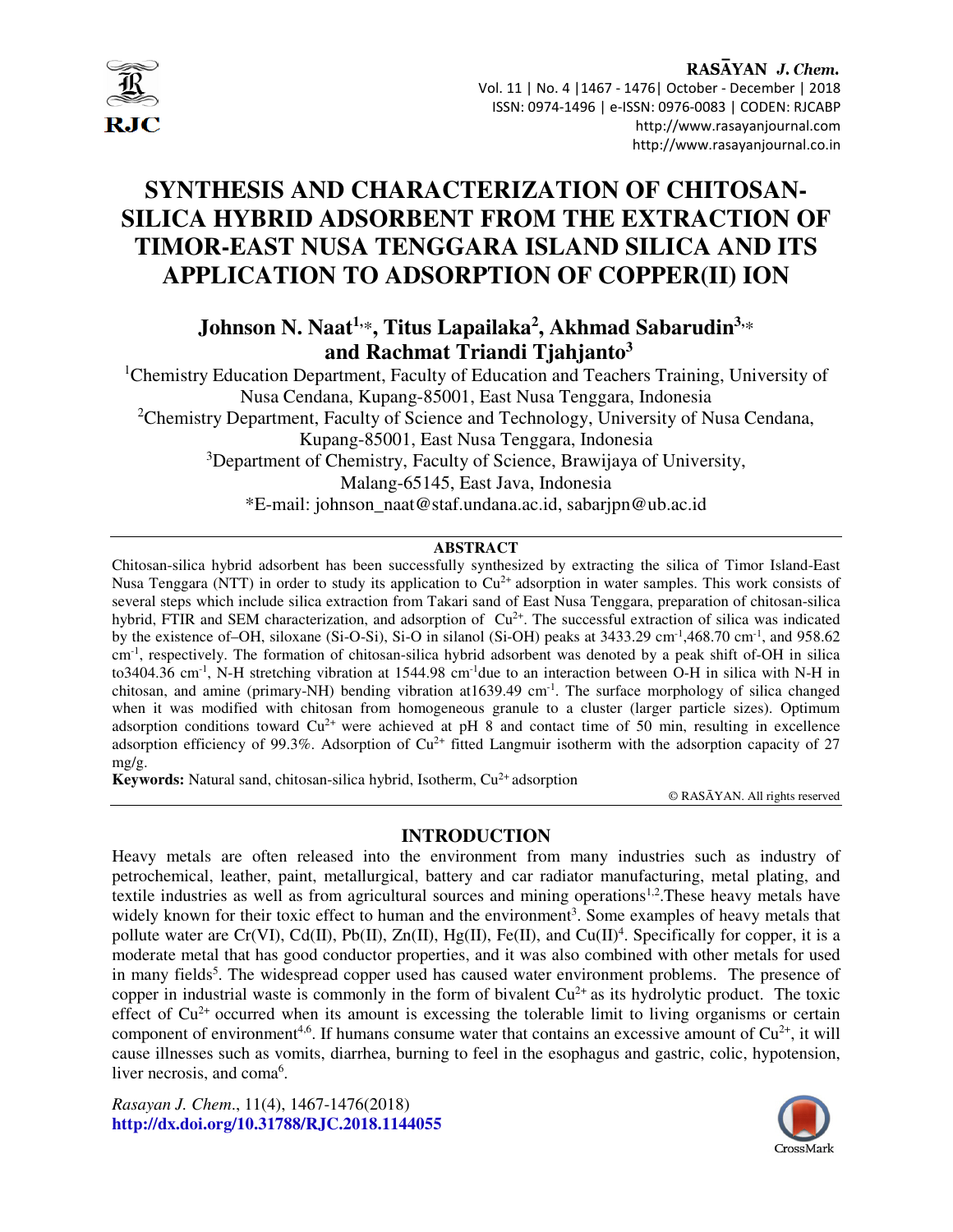According to WHO, the maximum amount of  $Cu^{2+}$  allowed in territorial water is 0.2 mg/L<sup>7</sup>. Thus, there will be acts needed to reduce  $Cu^{2+}$  in water.

Some researchers have developed various methods such as chemical precipitation, coagulation, adsorption, ion exchange and membrane filtration for the removal of heavy metals from water and wastewaters<sup>8</sup>. The limitations associated with these methods are high operational cost, sludge production and they differ in their effectiveness, especially when metals are present in solution at very low concentrations. Of all the treatment methods mentioned above, adsorption had been reported as an efficient method for the removal of heavy metals from aqueous solution because of their effectiveness even at low concentration $9,10$ .

Adsorption is an adhesion process of the certain matter by the surface of a solid. This adhesion is caused by the electrostatic interaction of atoms or molecules on the surface of a solid without absorbing it into the pores of the adsorbent it self<sup>11</sup>. This adsorption process is a promising affordable method because of its simplicity and efficiency<sup>12</sup>. The method is conducted based on its interaction between metal ions and functional groups on the surface of the adsorbent by forming a complex compound. The surface is rich in functional groups such as  $-OH$ ,  $-NH$ ,  $-SH$  and $-COOH<sup>11</sup>$ . Silica gel in the silanol group can be modified. Silica is an ideal candidate of solid because it is stable in the acidic environment, a nonswelling agent, it has high mass change transfer characteristic, good porosity and surface area, and is stable in high temperature<sup>12</sup>. Silica gel is able to act as the base of an adsorbent because it will adsorb heavy metal ions or hazardous pollutants because of its silanol (Si-OH) and siloxane (Si-O-Si) groups<sup>13</sup>. Silica gel alone is not effective yet as an adsorbent because oxygen (silanol and siloxane) has the low capability as an electron donating group<sup>14</sup>. Hence, modification by adding an active agent like chitosan is needed.

Chitosan is a derivative from deacetylated chitin<sup>15,16</sup>. It is able to adsorb ions in wastewater because it has free amine groups (-NH2) and hydroxyl (-OH) groups that work as the chelation site (coordinating bond site) with the ions to form achelate<sup>17,18</sup>. Chitosan also has the disadvantage of not resistant to acid, so that the structure is fragile, so can modify with materials such as silica<sup>19,20</sup>.

This work utilizes the potential and abundance of Takari sand in East Nusa Tenggara, especially in Timor Island, as the source of silica. Takari sand has a good quality due to its high character of softness and cleanliness. Based on previous research using fluorescence x-ray, the composition of silica ( $SiO<sub>2</sub>$ ) in Takari sand is 32.9% whereas, after the extraction, its composition increased to 97.8 %. This paper will be the pioneer of information about the synthesis of silica-based adsorbent extracted from Takari sand of Timor Island-East Nusa Tenggara, modified with chitosan, to eliminate  $Cu^{2+}$  in a sample of water. In our work, the chitosan-silica hybrid adsorbent material was synthesized using a sol-gel method with minor modification to get the microspheres structures to enhancing the adsorption performance of Cu(II) from the water sample. Sol-gel technique was chosen to use in this research because this method commonly has been used to form chitosan-silica hybrid materials with potential properties for the adsorption process<sup>21,22</sup>. This adsorbent silica-chitosan hybrid was then characterized using FTIR and SEM to study the functional group of silica and modified silica-chitosan and also their morphology. Some parameters affecting the performance adsorption of  $Cu^{2+}$  including optimum pH, contact time, concentration, adsorption capacity, and isotherm adsorption were studied in detail.

#### **Reagent and Materials**

#### **EXPERIMENTAL**

Chitosan (75-85% deacetylation degree), nitric acid (HNO<sub>3</sub>, puriss. p.a.,  $\geq$ 65%), acetic acid (CH<sub>3</sub>COOH, 100% (v/v)), Hydrochloric acid (HCl 37%) and natrium tripolifosfat (Na<sub>5</sub>P<sub>3</sub>O<sub>10</sub>, 85% w/w) were purchased from Merck (Singapore). Copper(II) sulfate pentahydrate (CuSO<sub>4</sub>.5H<sub>2</sub>O, ACS reagent, ≥98.0%), Sodium hydroxide (NaOH) puriss. p.a.) was purchased from Sigma Aldrich (Singapore). Aqua demineralization was produced in our lab. The natural sand was collected from Takari Timor Island-NTT

#### **General Procedure**

#### **Silica Extraction**

Takari sand was washed and cleaned with aquadest and processed using a wide stirrer at 272.72 rpm for 5 min. This process was repeated 3 times. The sand was dried in an oven at  $105^{\circ}$ C for 2 h. Then, it was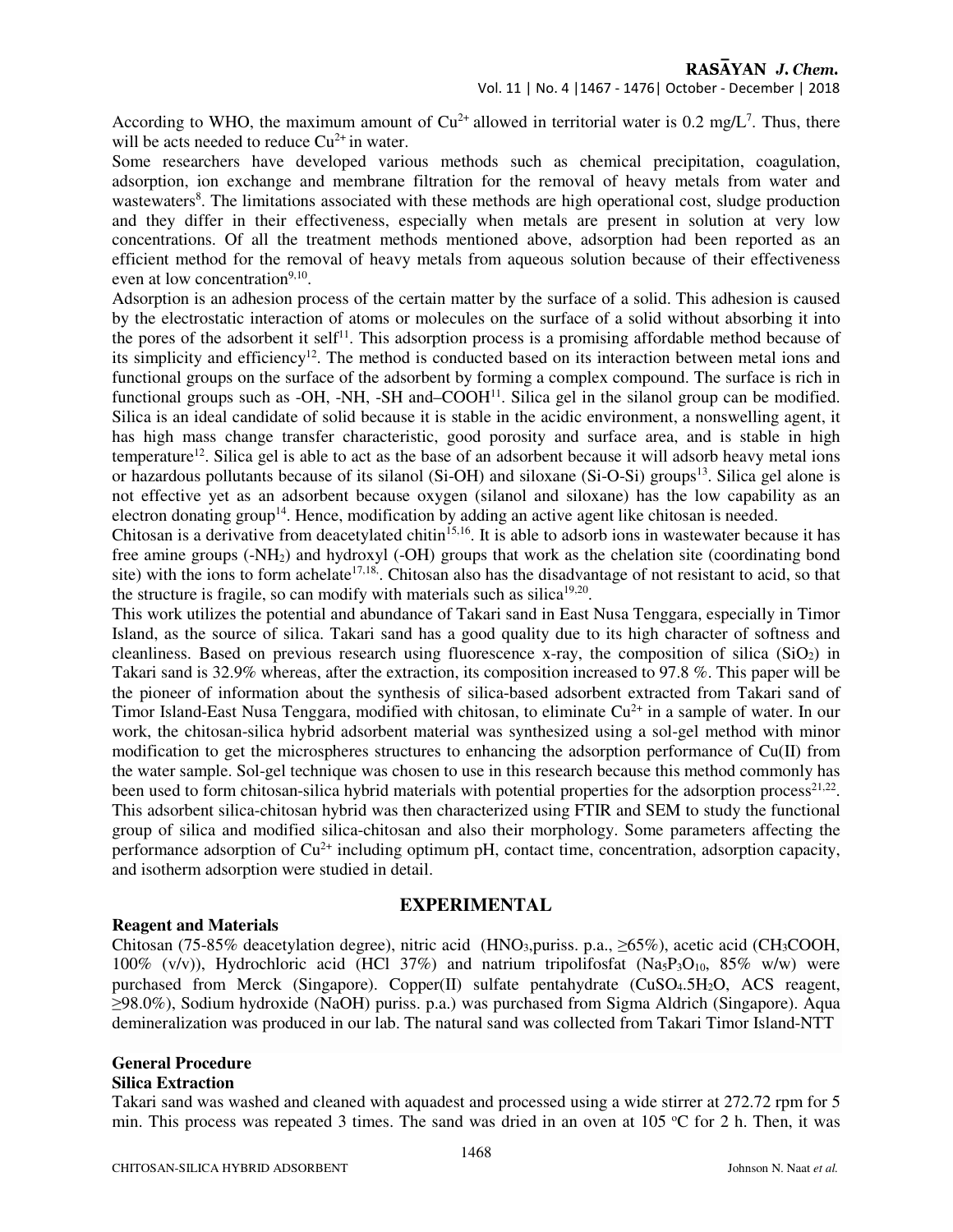## RASAYAN J. Chem.

Vol. 11 | No. 4 |1467 - 1476| October - December | 2018

soften using a disk mill at 200 mesh. 50 gram of sand was soaked in 200 mL of 2 M HCl for 12 h. The sand was washed with aquadest until reached neutral pH. The sand was filtered and dried in an oven at 105 <sup>o</sup>C for 2 h. The result was processed to form a homogeneous sand powder. 4 g of powder was diluted in 60 mL of 7 M NaOH and refluxed at 90  $^{\circ}$ C using a magnetic stirrer for 4 h until sodium silicate was formed. The mixture was mixed in 60 mL of aquadest for 24 h. Then filtered using no. 42 Whatman filter paper and titrated with 2 M HCl until reached pH 7 to form a white precipitate. The precipitation was dried in room temperature and cleaned using aquadest 5 times. Finally, it was filtered and dried in an oven at 105 °C for 5 hours<sup>23,24</sup>.

## **Synthesis of Chitosan-Silica Hybrid Adsorbent**

Chitosan solution was made by diluting 2 g of chitosan in 100 mL of 3% acetic acid and constantly stirred using a magnetic stirrer for 1 h to form a homogeneous solution<sup>24</sup>. 1 g silica that had been prepared was mixed with chitosan solution and stirred to form a homogenous mixture for 12 h. The mixture was then neutralized with 50 mL of 1 M NaOH and diluted until a precipitation was formed. It was decantated and washed with aquadest 3 times and then filtered. The precipitation was reacted with 30 mL of 3% acetic acid and mixed with 50 mL of 1% sodium tripolyphosphate (b/v) then stirred using a magnetic stirring for 1 h. The result was filtered using a no. 1 Whatman filter paper and heated in an oven at  $60^{\circ}$ C for 5 h. Finally, the mixture was cooled inside a desicator  $24,25$ .

## **Analysis and Characterization**

The functional group spectra of the chitosan-silica hybrid were characterized using Fourier-Transform Infrared Spectroscopy (FTIR) type Prestige-21 Shimadzu. Scanning Electron Microscope (SEM) merk FEI type Inspect-S50 was using to examine the surface morphology and compound of the chitosan-silica hybrid particles. Cu(II) before and after adsorption was determined using Atomic Absorption Spectroscopy (AAS) AA-7000 Shimadzu series.

## **Optimum pH Determination**

0.1 g of the chitosan-silica hybrid was interacted with 25 mL of 5 ppm Cu<sup>2+</sup> for 50 min and stirred using a magnetic stirrer at 300 rpm. pH of the solution was made in variations of acidity (pH  $4-8$ )<sup>15</sup>. The solution was filtered and the filtrate produced was analyzed using AAS.

## **Optimum Contact Time Determination**

0.1 g of the chitosan-silica hybrid was interacted with 25 mL of 5 ppm  $Cu^{2+}$  and stirred using a magnetic stirrer at 300 rpm and optimum pH. Interaction time was variated at 30, 40, 50, 60, and 70 minutes $^{26,27}$ . The solution was filtered and the filtrate produced was analyzed using AAS.

## **Preparation of Standard Solution of 1000 ppm Cu2+**

1 g of  $CuSO<sub>4</sub>5H<sub>2</sub>O$  was diluted in aqua dest. Then, 3 drops of HNO<sub>3</sub> was added. Finally, the mixture was added with aquadest in a 1000 mL Erlenmeyer flask until reached the limit marker<sup>26</sup>.

## **Determination of Calibration Curve**

Calibration curve of  $Cu^{2+}$  was made by series of  $Cu^{2+}$  solution at 0.5; 1; 2; 3; 4; and 5 ppm. Then, the series absorbance was calculated using AAS. The graph of concentration vs absorbance was made to obtain its linear regression equation.

## **Determination of Optimum Concentration**

0.1 g of the chitosan-silica hybrid interacted with 25 mL of  $Cu^{2+}$  with variations of concentration at 20, 40, 60, 80 and 100 mg/L. The interaction was done at optimum time and pH that had been determined. Then, the mixture was stirred using a magnetic stirrer at 300 rpm. The result was filtered using a filter paper. The filtrate obtained was determined using AAS to determine the concentration of  $Cu^{2+}$  left. Adsorbed ions can be calculated using the equation 1 as follow<sup>2,28</sup>:

$$
C_{adsorbed} = C_0 - C_e \tag{1}
$$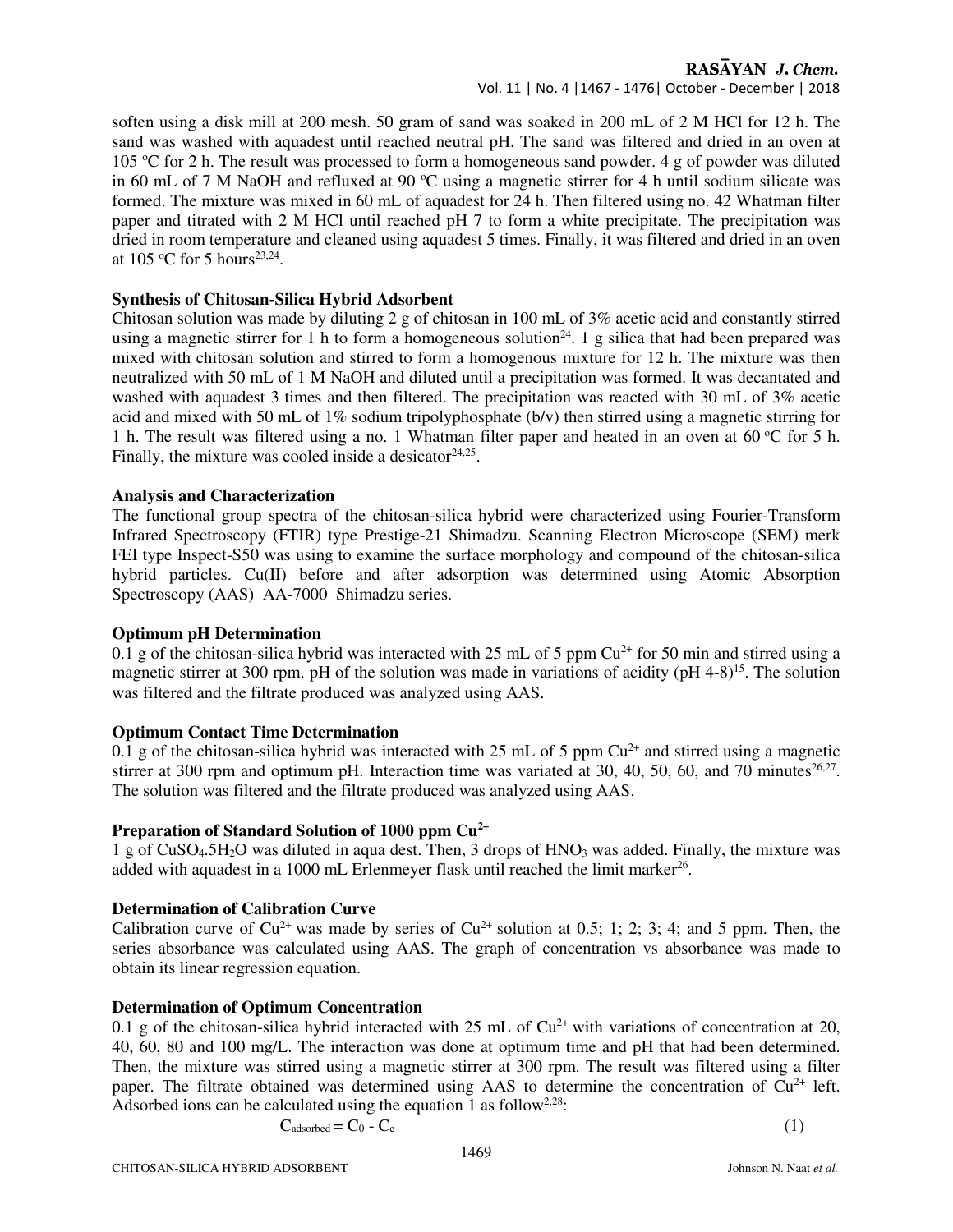Where Cadosrbed is the difference between the concentration of ion before and after the process. Both concentrations were determined using an AAS. Then, adsorption efficiency was determined using equation-2  $as^2$ :

$$
\%Ep = \frac{C_{initial} - C_{remnant}}{C_{initial}} \times 100\%
$$
 (2)

#### **Determination of Adsorption Capacity**

Langmuir and Freundlich's equation was used to determine the adsorption model of adsorbent<sup>28</sup>. Langmuir adsorption isotherm was determined using equation 3 and Freundlich equation was calculated using equation-4:

$$
\frac{C_e}{q_e} = \frac{1}{X_m K} + \frac{C_e}{X_m}
$$
(3)

Where Ce is the concentration of ions remnant (mg/L), qeis the concentration of adsorbed ions at equilibrium (mg/L), Xmis the maximum adsorption capacity (mg/g) and K is equilibrium constant. The equation forFreundlich isotherm was expressed as follow:

$$
q_e = K C_e^{1/n}
$$
 (4)  
If the equation was transformed into its logarithm form, it will be expressed by an equation as follow<sup>29</sup>

If the equation was transformed into its logarithm form, it will be expressed by an equation as follow<sup>29</sup>:

$$
\log q_e = \log K + \frac{1}{n} \log C_e \tag{5}
$$

Where  $q_e$  is the concentration of adsorbed ions at equilibrium (mg/g),  $C_e$  is the concentration of ions remnant (mg/L), K is Freundlich constant and *n* is adsorption capacity (mg/g). In Langmuir equation, Ce is the concentration of ions remnant (mol/g),  $q_e$  is the concentration of adsorbed ions at equilibrium (mol/g), K is equilibrium constant (adsorption affinity),  $X_m$  is the amount of ions adsorbed at saturated condition (adsorption capacity). Plot 1/qevs 1/Ce will obtain linear line so that the equilibrium constant K and adsorption capacity  $X_m$  can be determined using it's using intercept and slope. In Freundlich equation,  $q_e$  is the concentration of adsorbed ions at equilibrium (mg/g), K is a constant, *n* is Freundlich adsorption capacity, and  $C_e$  is the concentration of ions remnant (mg/L). Plot log qevs log Ce will obtain linear line so that the equilibrium constant K and adsorption capacity can be determined using it's using intercept and slope.

## **RESULTS AND DISCUSSION**

### **Characterization of Silica and Silica-Chitosan Hybrid using FTIR**

The silanol groups could react with hydroxyl groups from chitosan or form the hydrogen bond during a reaction of condensation, were resulting from hydrolysis of the precursor therewith leading to nucleation of silica on macro-molecules. The groups of amino in a molecule of chitosan was supported siloxane hydrolysis and silanol groups condensation as well as silanol groups of the silica reaction with the groups of the polymer carbonyl<sup>21</sup>. The Fig.-1 was shown the functional groups of extracted silica from Timor Island-East Nusa Tenggara and silica-chitosan hybrid.

Figure-1 informs the absorption band at  $3404.36$  cm<sup>-1</sup> and  $3433.29$  cm<sup>-1</sup> is the peak of the overlapping of Si-OH stretch and amine band respectively<sup>21</sup>. The wide absorption and shifting at  $3404.36$  cm<sup>-1</sup>could be caused by the override of -NH in amine of silica-chitosan or caused by the interaction of –OH group in silica with the –NH group in chitosan. The peak is related to the functional group of silica and chitosansilica hybrid, which is 1648.98 cm<sup>-1</sup> that indicate –NH in chitosan. Bending vibration of –OH in silanol was shown by a peak at 1629.85 cm<sup>-1</sup> that had been shifted and the intensity had also been decreased to1639.49 cm-1. The bending vibration of siloxane group (Si-O-Si) in silica was shown by a sharp band at 468.70 cm-1 while chitosan-silica hybrid has its vibration with low intensity. The absorption at 958.62 cm-<sup>1</sup> shows a stretching vibration of Si-O silanol (Si-OH)<sup>30</sup>. This sharp band at 1097.50 cm<sup>-1</sup> had been shifted to 1099.43 cm<sup>-1</sup> which were the stretching vibration of  $-C-O$ - (stretching vibration of C-O in C-O-NH)<sup>31</sup>. The spectrum of chitosan-silica hybrid adsorbent shows the new functional group at 1544.98 cm<sup>-1</sup> and this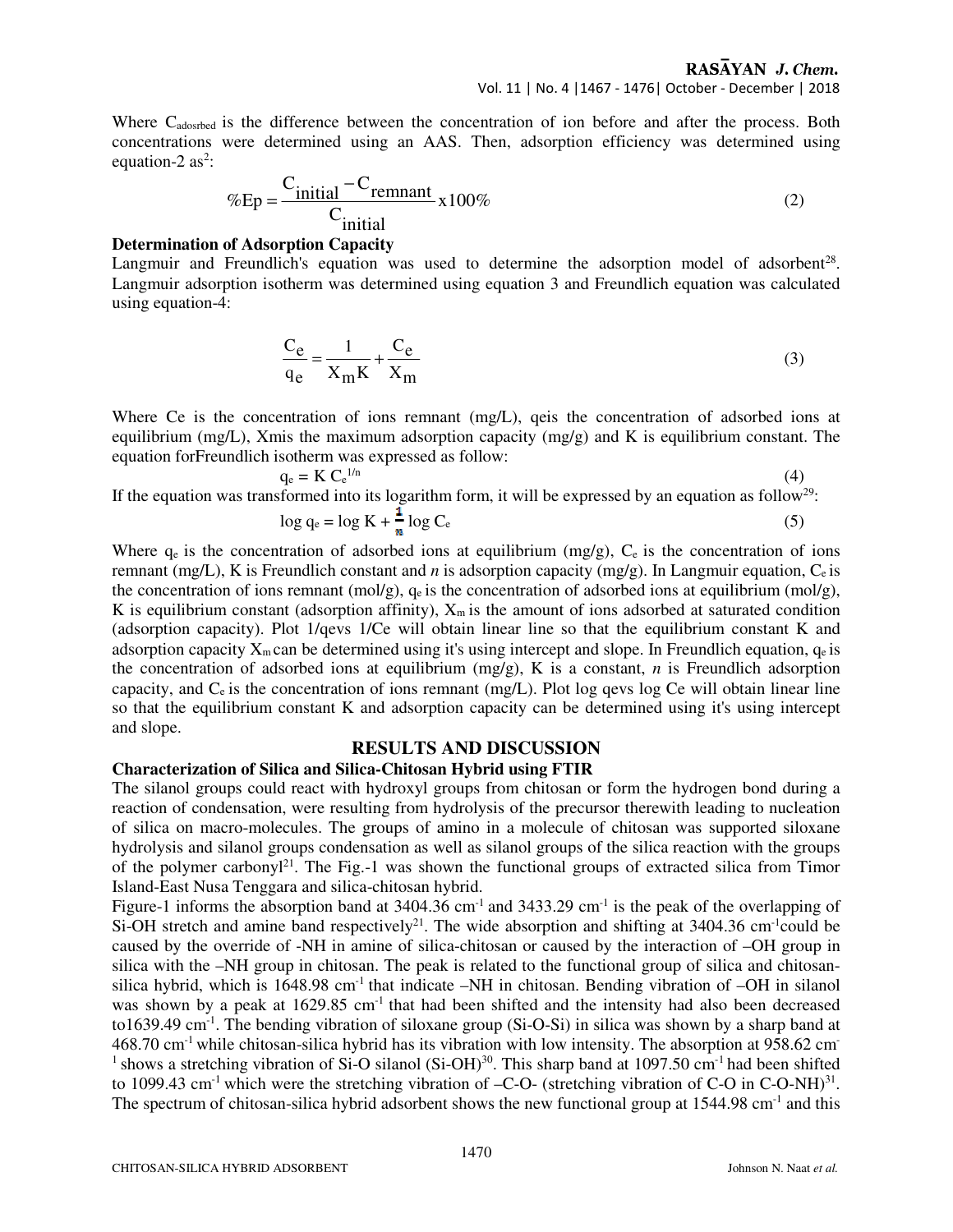## RASAYAN J. Chem.

Vol. 11 | No. 4 |1467 - 1476| October - December | 2018

peak is also known as the peak of N-H bond from primary Amine salt<sup>30</sup>. A peek at 1411.89 cm<sup>-1</sup> shows aliphatic P=O formed by cross-bonding formation with sodium tripolyphosphate.



Fig.-1: FTIR Spectrum of Silica and Chitosan-Silica Hybrid

## **Characterization of Silica and Silica-Chitosan Hybrid Adsorbent using SEM**

The image of morphology SEM of extracted silica and the silica-chitosan hybrid was shown by Fig.-2.



Fig-2: (a) and (b) Morphology of the Surface of Extracted Silica with a Magnification of 20.000x and 50.000x, (c) and (d) Morphology of the Surface of a Chitosan-Silica Hybrid with a Magnification of 25.000x and 50.000x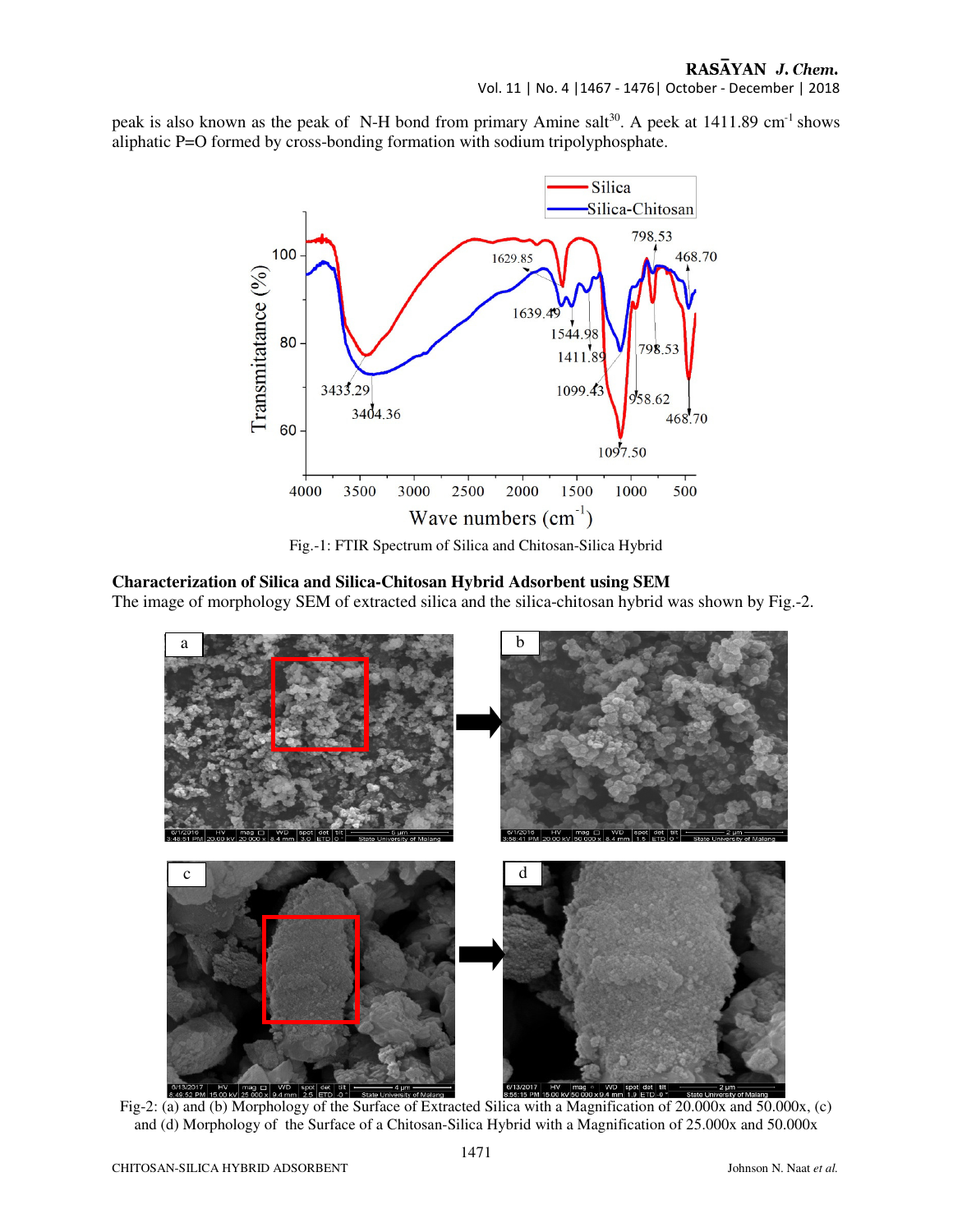## RASAYAN J. Chem.

#### Vol. 11 | No. 4 |1467 - 1476| October - December | 2018

Figure-2(a) and (b) show that the particles of silica looked like homogenous granules and the grain boundaries were seen crystal clear. Silica particles also formed a rough cluster. Those particles agglomerated to form a bigger microparticle. Meanwhile, the morphology of chitosan-silica hybrid with the magnification of 25.000x and 50.000x show agglomerated granules were forming bigger clusters that indicated the sample interacted to each other. Particles shown have a relatively equal size that distributed equally so that the grain boundary was seen clearly.

#### **The Bonding Model of Silica-Chitosan Hybrid Adsorbent with Cu2+**

The silica-chitosan hybrid adsorbent is a multifunctional polymer that contains amine (-NH2) groups and silanol (-OH) groups. The amount of  $-MH<sub>2</sub>$  on the surface of the adsorbent was reduced when silica was increasing and then outspread the  $Cu^{2+}$  adsorption<sup>22</sup>. These groups allow the adsorbent to have high reactivity and to act as an electron donating group so that it is able to interact with heavy metal cations. In the complex formation of  $Cu^{2+}$  and N from chitosan-silica hybrid adsorbent, we can explain this reaction with crystal field theory (CFT). The interaction between metal and ligand is purely an electrostatic interaction. Transition metal ion as the central atom is considered as the positive ion, surrounded by ligands with a negative charge or neutral molecules with lone electron pairs.



Scheme-1: Prediction of Complex Formation Between Chitosan-Silica Hybrid Adsorbent and  $Cu<sup>2+</sup>$ 

## **Optimation of pH and Time Contact of Cu2+ Adsorption**

Optimation of pH is shown by Fig.-3(a). This optimation was conducted to know the optimum condition of acidity of the adsorbent to adsorb  $Cu^{2+}$ . According to Fig.-3(a), there was an increase of  $Cu^{2+}$ adsorbed at pH 5 to 8. This was caused by the abundance of  $H^+$  ions in the solution. At that acidity,  $H^+$ ions bond with OH<sup>-</sup> ions that caused  $-NH_2$  in the adsorbent have a bigger probability to bond with  $Cu^{2+}$ . Meanwhile, at pH 9,  $H^+$  ions were ceased to exist so that OH $\cdot$  ions would also react with Cu<sup>2+</sup> because of its higher reactivity. The presence of  $H^+$  ions in the solution causes a competitive reaction between  $H^+$  and  $Cu<sup>2+</sup>$  ions with lone electron pairs of cross-linked chitin-sodium tripolyphosphate, which were the lone electrons of –O– of amide groups.

Figure-3a shows that at pH 9, the adsorption of  $Cu^{2+}$  was decreased. This might be caused by the decrease of H<sup>+</sup> ions. This change in adsorbent and adsorbate cause weaker interaction between them so that the adsorbed  $Cu^{2+}$  is also decreased. In conclusion, the optimum acidity of the reaction is pH 8 with the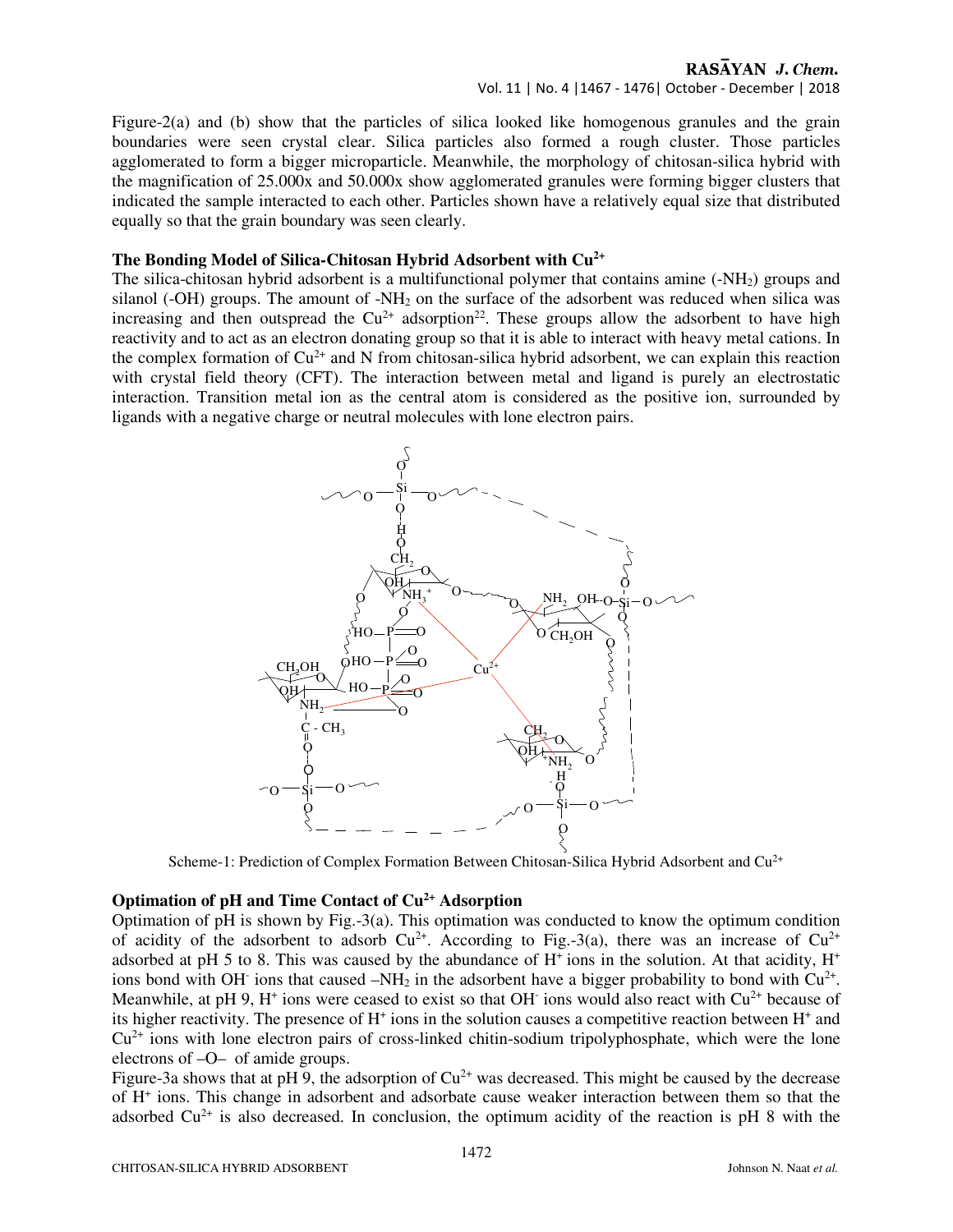## Vol. 11 | No. 4 |1467 - 1476| October - December | 2018

highest adsorption capacities (0.633 mg/g. Fig.-3b shows optimation curve of  $Cu^{2+}$  adsorption. This result was correlated with the research of Budnyak et al.  $(2014)^{32}$ .



Fig.-3: (a) Optimation Curve of pH of  $Cu^{2+}$  Adsorption, (b). Optimation Curve of Contact time of  $Cu^{2+}$  Adsorption

This analysis, using an AAS, shows the increase of adsorbed  $Cu^{2+}$  with the contact time of 30 to 50 minutes. This could be caused by the equilibrium factor where cross-linked chitosan-sodium tripolyphosphate adsorption to  $Cu^{2+}$  had not been achieved. At equilibrium, it is seen that there is no longer increase but what is seen is the decrease of adsorption. After passing the optimum contact time, adsorption will be stopped because the active site on the chitosan-silica hybrid has been saturated of  $Cu<sup>2+</sup>$ . This caused a release of  $Cu^{2+}$  ions that have been bonded with the adsorbent. Another probability was caused by the shrink of adsorbent pores due to time. Optimum contact time is 50 min with the adsorption capacities is  $3.7x10^{-3}$  mg/g. Base on the literature data, chitosan-silica hybrid has a high adsorption capacity of the  $Cu^{2+}$  at the range of contact time between 15 to 50 minutes depending on optimization parameters separately<sup>31</sup>.

#### **Optimation of Initial Concentration**

Optimation of concentration for this adsorption process is to study at what amount  $Cu^{2+}$  will be adsorbed optimally and stable. Data of optimation is shown by Table-1and Fig.-4.

| Initial concentration | Adsorption of $Cu2+$ | Adsorption     |
|-----------------------|----------------------|----------------|
| of $Cu^{2+}$ (mg/L)   | (mg/g)               | Efficiency (%) |
|                       | 4.8038               | 96.0           |
|                       | 9.6765               | 96.7           |
|                       | 14.0424              | 99.3           |
| 80                    | 19.4353              | 97.1           |
| 100                   | 23.9616              | 95.8           |

Table-1: Adsorbed Cu<sup>2+</sup> in Chitosan-Silica Hybrid at Varieties of Concentration

Table-2 and Fig.-4 show the efficiency of adsorption is increased from an initial concentration of 20-60 mg/L and decreased the initial concentration of 80-100 mg/L so that the optimum concentration of  $Cu^{2+}$ happens at an initial concentration of 60 mg/L with the adsorbed ions of 14 mg/g and efficiency of 99.3%. When the initial concentration is below 60 mg/L, the amount  $Cu^{2+}$  in solution is less than the amount of binding site of chitosan silica-hybrid adsorbent so that there is an increase in adsorption. On the contrary, when the initial concentration is below 60 mg/L, the amount  $Cu^{2+}$  in solution is less than the amount of binding site of chitosan-silica hybrid adsorbent so that the process is stopped at an optimum concentration. This increase of adsorbate shows the adsorption capacity of adsorbent is decreased. This is caused by the collision between adsorbate and adsorbent is increased that decreases the adsorption capacity.

#### **Adsorption Isotherms Modeling**

Modeling isotherm adsorption was determined using Langmuir adsorption equation (Equ.-3) and Freundlich equation (Equation-4). To determine the isotherm for both equation,  $1/C_e$ ,  $1/q_e$ , log  $C_e$ , and log qe must be calculated as shown by Table-2.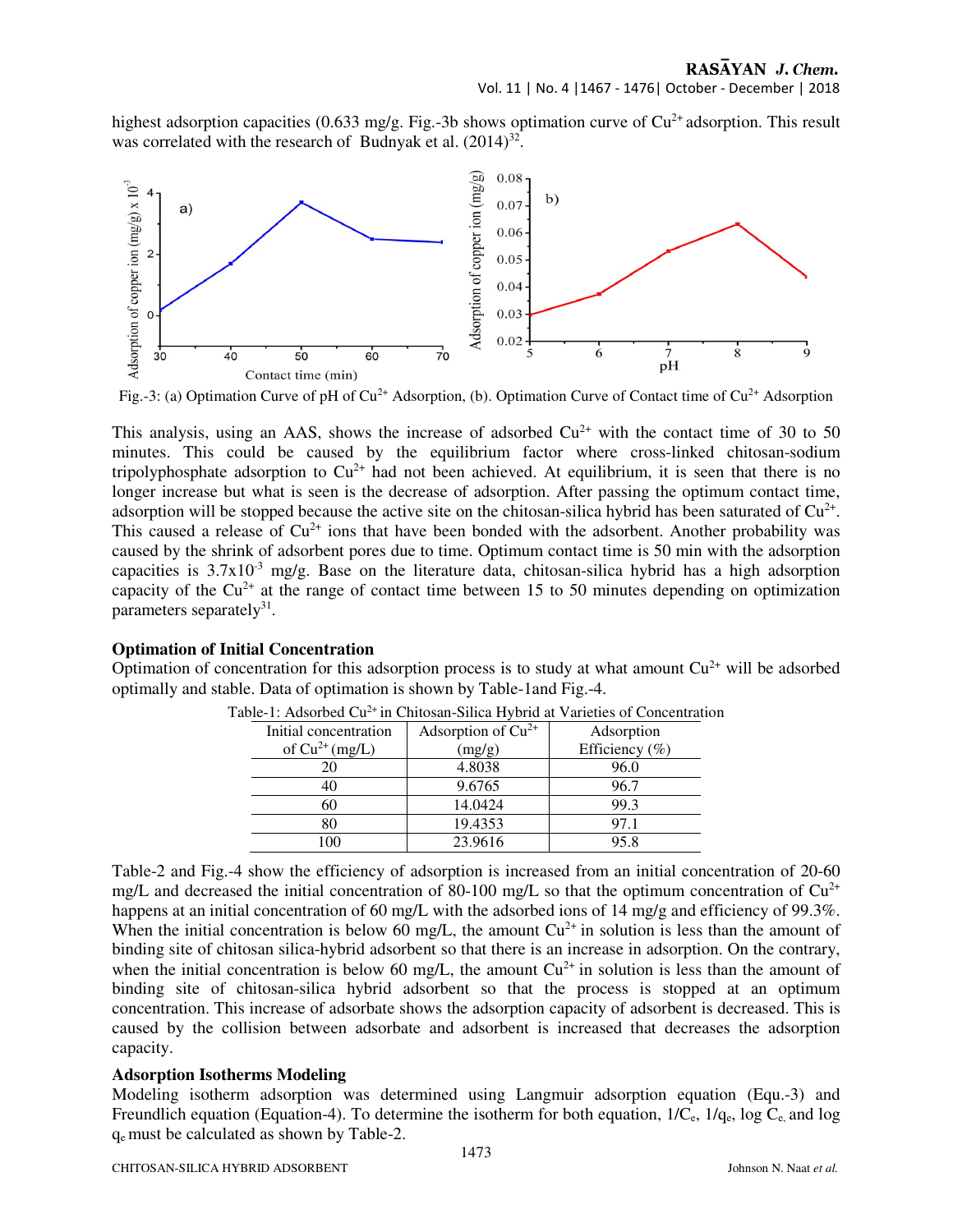

Fig.-4: Relationship Curve of Concentration Vs Efficiency of Adsorbed  $Cu^{2+}$ 

Table-2:Cu2+ Adsorption Data at Various Concentration

| Table-2.Cu - Ausbi bubli Dala at Various Concentration |         |         |           |           |  |
|--------------------------------------------------------|---------|---------|-----------|-----------|--|
| Initial concentration (mg/L)                           | $1/C_e$ | $1/q_e$ | $log C_e$ | $log q_e$ |  |
| 20                                                     | 1.2742  | 0.0520  | $-0.1052$ | 1.2836    |  |
| 40                                                     | 0.7728  | 0.0258  | 0.1119    | 1.5877    |  |
| 60                                                     | 0.2610  | 0.0178  | 0.5832    | 1.7495    |  |
| 80                                                     | 0.4427  | 0.0128  | 0.3538    | 1.8906    |  |
| 100                                                    | 0.2407  | 0.0104  | 0.6184    | 1.9815    |  |

The result from Table-2 then plotted into  $1/C_e$ , versus  $1/q_e$  graph to determine the Langmuir equation (Fig.-5) and also plotted into  $\log C_e$  versus  $\log q_e$  (Fig.-6) to determine its Freundlich equation. Langmuir and Freundlich adsorption test was proven by their good linearity of the graph that gives determination coefficient of  $R^2 \ge 0.9$  (close to 1)<sup>33</sup>.



Fig.-5: Langmuir Isotherm Graph of  $1/C_e$  vs  $1/q_e$  Fig.-6: Freundlich Isotherm Graph of Log  $C_e$  vs Log  $q_e$ 

Figures-5 and 6 show the R values of Langmuir was higher than Freundlich suggested that the Langmuir isotherm was more suitable than the Freundlich isotherm for this adsorbent. Regression equation obtained from 1/C<sub>e</sub> vs 1/qeis y = 0.037x + 0.001. From the slope and intercept, adsorption capacity (X<sub>m</sub>) of Cu<sup>2+</sup> is 27.027 mg/g. This result indicated that the surface of this adsorbent has active, homogenous sites and monolayer properties that are proportional to its surface area<sup>28</sup>. Each active site will only adsorb one adsorbate molecule so that the process itself is limited to the formation of monolayers. This pattern shows that  $Cu<sup>2+</sup>$  adsorption is dominated by sites of chemical adsorption which is happened because of the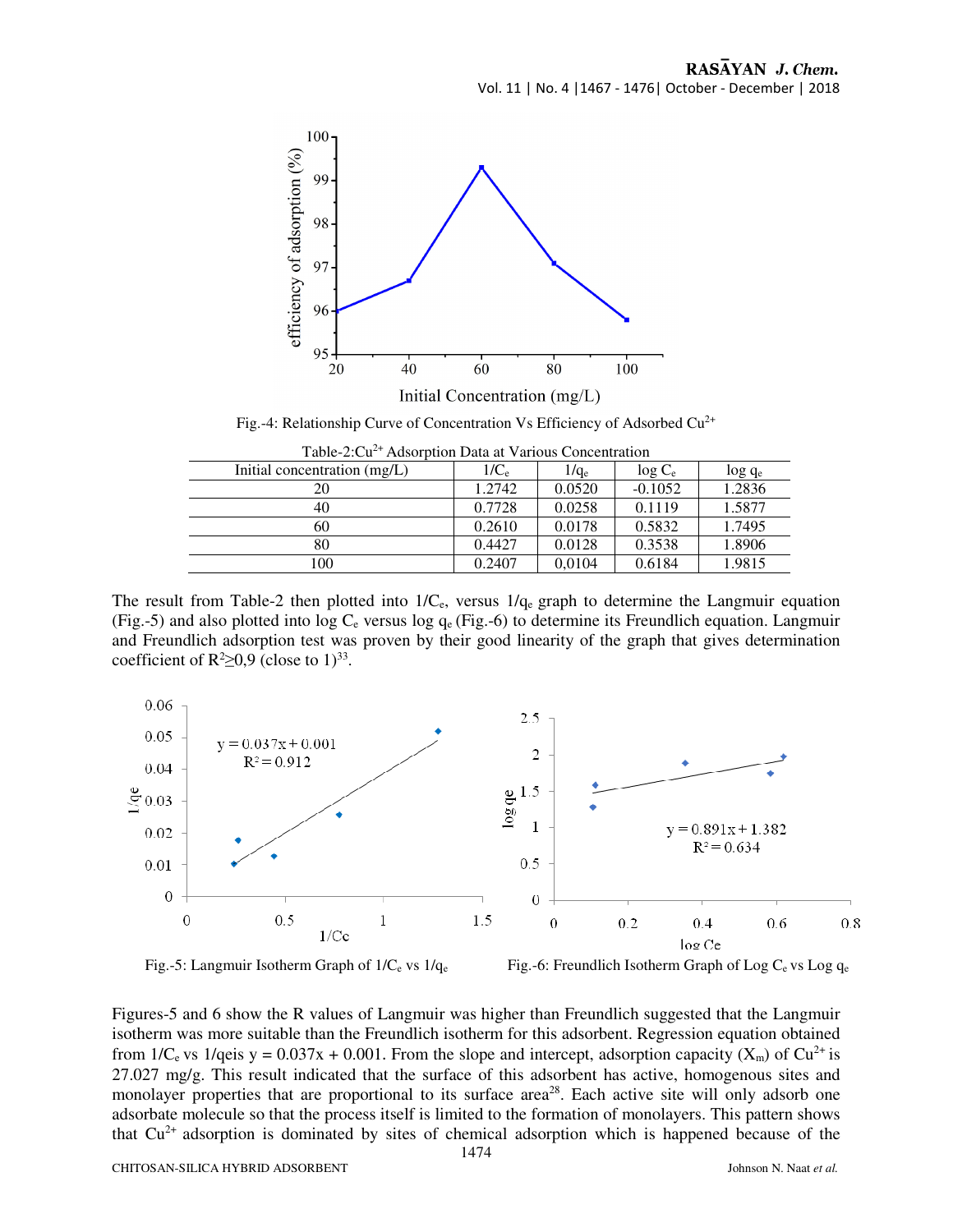formation of a covalent and ionic bond between  $Cu^{2+}$  and chitosan-silica hybrid adsorbent molecules (Scheme-1). The capacity values obtained in this study are quite highest compared to those reported in Table-3.

| Table-5. Maximum Equinomum Capacity per Mass ( $\Delta_{m}$ ) or the Dirictent Ausorocity for Ct |                |            |  |  |
|--------------------------------------------------------------------------------------------------|----------------|------------|--|--|
| Adsorbent                                                                                        | $X_{m}$ (mg/g) | References |  |  |
| Silica Rice Husks Ash (RHA)-Chitosan                                                             | 9.715          | 34         |  |  |
| Clays                                                                                            | $3 - 11$       | 35         |  |  |
| Natural zeolit                                                                                   | 3.083          | 36         |  |  |
| Modified SBA-15                                                                                  | 11.14          | 37         |  |  |
| Silica-SBA-silica-SBA-SH-2                                                                       | $8-29$         | 38         |  |  |
| Chitosan-SiO <sub>2</sub>                                                                        | 27             | This work  |  |  |

Table-3: Maximum Equilibrium Capacity per Mass  $(X_{\alpha})$  of the Different Adsorbent for  $Cu^{2+}$ 

The dimensionless constant separation factor RL (Equilibrium Parameters) is an important expression of the Langmuir characteristics. The  $R_L$  value can be calculated with eq-6<sup>2</sup>:

$$
R_{L} = \frac{1}{(1 + K_{a}C_{0})}
$$
 (6)

 $C_0$  is the highest initial concentration. If  $0 < R_L < 1$ , then the adsorption is favorable. If  $R_L > 1$ , then it is not favorable. If  $R_L=1$ , then the adsorption is indeed linear. Finally, if  $R_L = 0$ , then the process is irreversible. This research has the RL of  $6.162x10^4$  which means the adsorption is favorable.

## **CONCLUSION**

This work successfully extraction of silica was indicated by the existence of –OH, siloxane (Si-O-Si), Si-O in silanol (Si-OH) peaks at 3433.29 cm<sup>-1</sup>, 468.70 cm<sup>-1</sup>, and 958.62 cm<sup>-1</sup>, respectively. The formation of chitosan-silica hybrid adsorbent was denoted by a peak shift of -OH in silica to 3404.36 cm-1, N-H stretching vibration at 1544.98 cm<sup>-1</sup>due to an interaction between O-H in silica with N-H in chitosan, and amine (primary-NH) bending vibration at  $1639.49 \text{ cm}^{-1}$ . The surface morphology of silica changed when it was modified with chitosan from homogeneous granule to a cluster (larger particle sizes). Optimum adsorption conditions toward  $Cu^{2+}$  were achieved at pH 8 and contact time of 50 min, resulting in excellence adsorption efficiency of 99.3%. Adsorption of  $Cu^{2+}$  fitted Langmuir isotherm with the adsorption capacity of 27 mg/g.

#### **ACKNOWLEDGMENT**

The authors would like to thanks the Ministry of Research Technology and Higher Education for financial support of this work under the scheme research of PKPT 2018.

## **REFERENCES**

- 1. S. Almohammadi, M. Mirzaei. *Adv Environ Technol*., **2**, 85(2016), **DOI**:10.22104/aet.2016.392.
- 2. Y.A.B. Neolaka, E.B.S. Kalla, G. Supriyanto, Suyanto, N.N.T. Puspaningsih. *Rasayan J Chem*., **10(2)**, 606(2017), **DOI**: 10.7324/RJC.2017.1021710.
- 3. J. Sorvari, L.M. Rantala, M.J. Rantala, H. Hakkarainen, T. Eeva. *Environ Pollut*., **145(1)**, 324(2007), **DOI**: 10.1016/j.envpol.2006.03.004.
- 4. K. Atkovska, K. Lisichkov, G. Ruseska, A.T. Dimitrov, A. Grozdanov. *J Chem Technol Metall*., **53(2)**, 202(2018).
- 5. L.N. Tu, L.V. Tan, N.X. Chien. *Rasayan J. Chem*., **11(2)**, 850(2018), **DOI**: 10.31788/RJC.2018.1122088 2018;11(2):850-856.
- 6. M.H. Salmani, M.H. Ehrampoush, S. Sheikhalishahi, M. Dehvari. *J Heal Res.,* **1(1)**, 11(2012)
- 7. WHO. Copper in Drinking-water. *America (NY)*., **3**, 23(2011), **DOI**: 10.1016/j.kjms.2011.05.002.
- 8. A.O. Aderonke, B.A. Abimbola, E. Ifeanyi, S.A Omotayo, S.A Oluwagbemiga, W.M. Oladotun. *African J Pure Appl Chem*., **8(10)**, 147(2014), **DOI**:10.5897/AJPAC2014.0591
- 9. O.S. Amuda, T.I. Edewor, T.J. Afolabi, Y.T. Hung. *Int J Environ Waste Manag*., **12(2)**, 213(2013), **DOI**: 10.1504/IJEWM.2013.055595
- 10. S. Liang, X. Guo, N. Feng, Q. Tian. *J Hazard Mater*. **170(1)**, 425(2009), **DOI**: 10.1016/j.jhazmat.2009.04.078